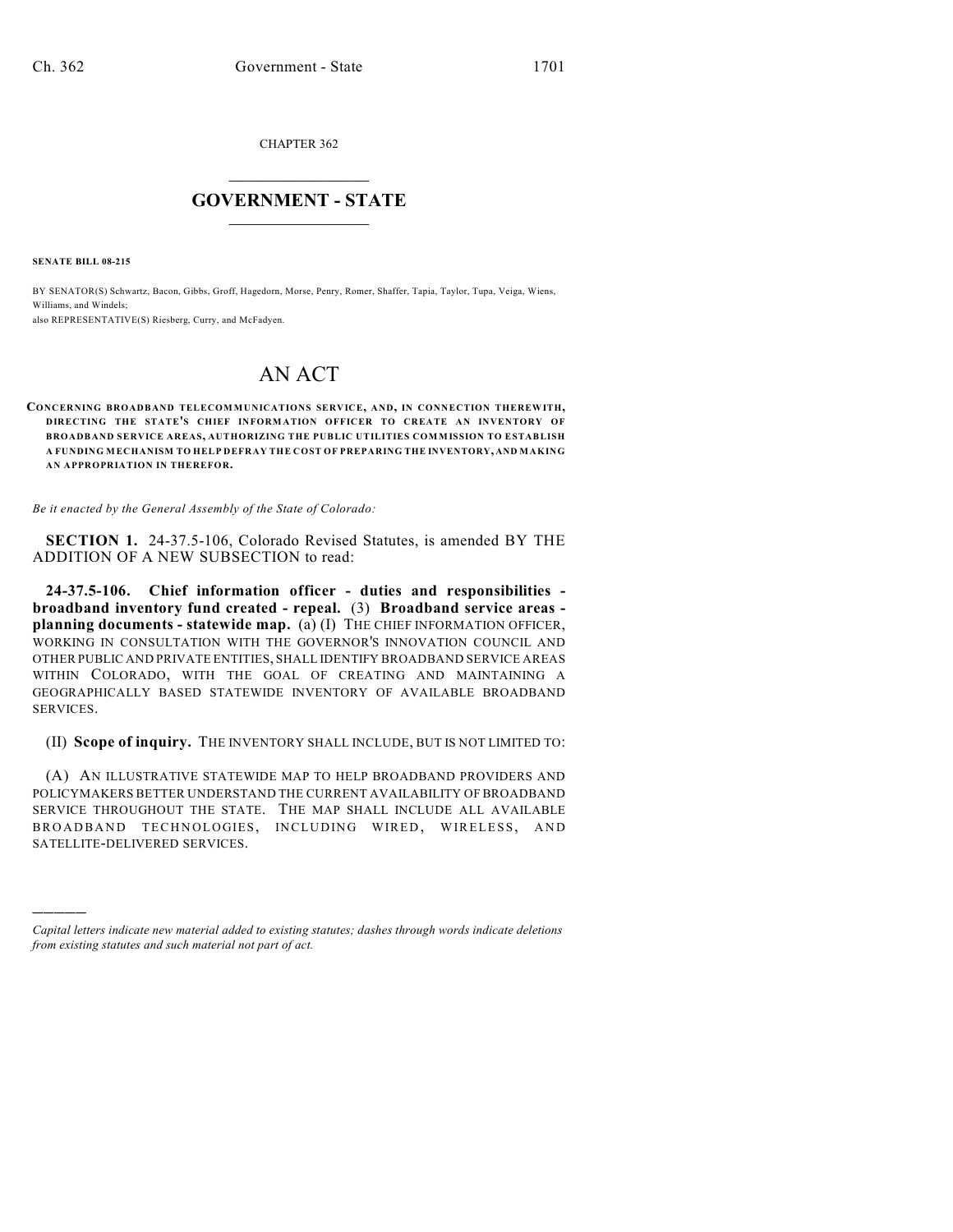(B) THE POTENTIAL USE OF ENTERPRISE ZONES IN THE DEVELOPMENT OF RURAL BROADBAND SERVICE;

(C) THE NEED FOR ADDITIONAL INFRASTRUCTURE TO REACH LOCATIONS IN WHICH POTENTIAL BROADBAND CUSTOMERS ARE FOUND; AND

(D) NONPROPRIETARY DEMOGRAPHIC INFORMATION.

(b) **Confidentiality.** THE INVENTORY SHALL NOT DISCLOSE PROPRIETARY INFORMATION. PRIVATE ENTITIES SUBMITTING DATA IN CONNECTION WITH PREPARATION OF THE INVENTORY SHALL BE REQUIRED TO PROVIDE ONLY INFORMATION THAT IS RELEVANT TO THE INVENTORY AND MAINTAINED IN THE NORMAL COURSE OF BUSINESS. ANY INFORMATION DESIGNATED BY THE PROVIDING ENTITY AS CONFIDENTIAL OR PROPRIETARY SHALL BE TREATED AS SUCH UNDER SECTION 24-72-204 (3) AND, UPON REQUEST, THE CHIEF INFORMATION OFFICER SHALL ENTER INTO APPROPRIATE NONDISCLOSURE AGREEMENTS REGARDING SUCH INFORMATION.

(c) THE CHIEF INFORMATION OFFICER OR HIS OR HER DESIGNEE SHALL HOLD AT LEAST FOUR PUBLIC MEETINGS TO SOLICIT AND RECEIVE COMMENTS, INCLUDING WRITTEN COMMENTS, FROM MEMBERS OF THE PUBLIC. THE CHIEF INFORMATION OFFICER MAY DETERMINE THE MANNER IN WHICH SUCH COMMENTS ARE RECEIVED.

(d) IN PREPARING THE INVENTORY PURSUANT TO THIS SUBSECTION (3), THE CHIEF INFORMATION OFFICER:

(I) SHALL CONSIDER ANY COMMENTS RECEIVED FROM THE GENERAL PUBLIC AS WELL AS WRITTEN COMMENTS FROM AFFECTED COUNTIES, CITIES, PROVIDERS OF BROADBAND SERVICE AND THEIR CUSTOMERS, ENVIRONMENTAL GROUPS, AND OTHER INTERESTED STAKEHOLDERS;

(II) MAY EMPLOY OR CONTRACT WITH ONE OR MORE PRIVATE CONTRACTORS OR CONSULTANTS FOR RESEARCH, COMPILATION, PUBLICATION, DISTRIBUTION, OR OTHER DUTIES; AND

(III) SHALL EMPLOY OR CONTRACT WITH ONE OR MORE PRIVATE CONTRACTORS OR CONSULTANTS FOR THE PURPOSE OF COLLECTING INVENTORY INFORMATION AND OTHER PROPRIETARY INFORMATION, SUBJECT TO APPROPRIATE NONDISCLOSURE AGREEMENTS, AND COLLABORATING WITH THE CHIEF INFORMATION OFFICER AND HIS OR HER DESIGNEES IN PREPARATION OF THE INVENTORY.

(e) THE INVENTORY SHALL BE COMPLETED ON OR BEFORE APRIL 1, 2009, AND MADE AVAILABLE TO THE GENERAL ASSEMBLY IN ACCORDANCE WITH SECTION 24-1-136 (9). IN ADDITION, THE CHIEF INFORMATION OFFICER SHALL PUBLISH, ON A PUBLICLY AVAILABLE WEB SITE, THE AGGREGATE DATA ON WHICH THE INVENTORY IS BASED.

(f) **Funding.** (I) THE OFFICE OF INFORMATION TECHNOLOGY MAY ACCEPT ALLOCATIONS FROM THE HIGH COST SUPPORT MECHANISM CREATED PURSUANT TO SECTION 40-15-208,C.R.S., IF NECESSARY, AS WELL AS PRIVATE GIFTS, GRANTS, AND DONATIONS, FOR THE PURPOSE OF IMPLEMENTING THIS SUBSECTION (3). ANY SUCH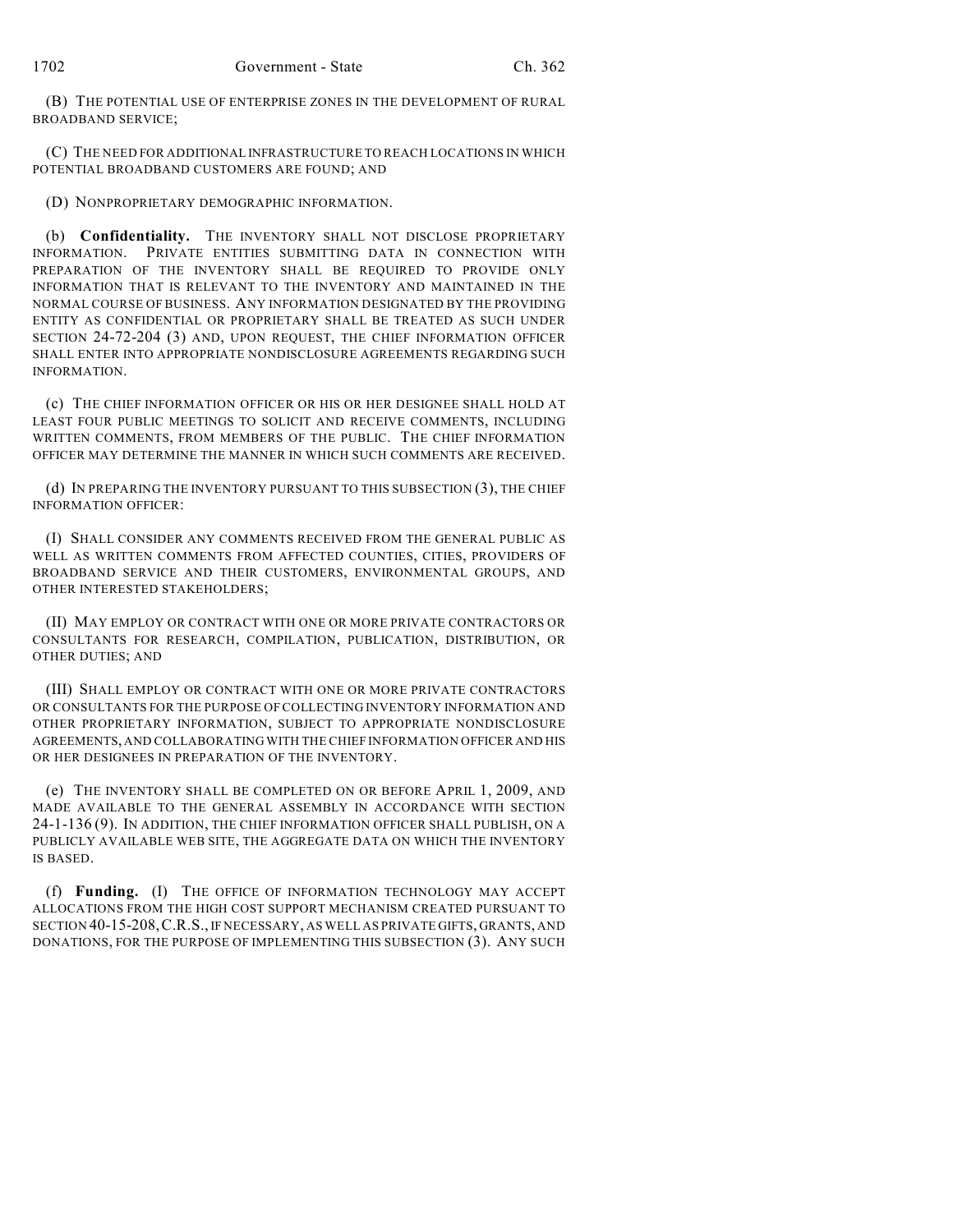GIFTS, GRANTS, AND DONATIONS SHALL BE HELD IN THE BROADBAND INVENTORY FUND, ALSO REFERRED TO IN THIS SECTION AS THE "FUND", WHICH FUND IS HEREBY CREATED IN THE STATE TREASURY. THE FUND SHALL ALSO CONSIST OF MONEYS APPROPRIATED AND TRANSFERRED TO THE FUND. EARNINGS FROM INVESTMENT OF MONEYS IN THE FUND SHALL BE CREDITED TO THE FUND. MONEYS IN THE FUND SHALL BE ANNUALLY APPROPRIATED TO THE CHIEF INFORMATION OFFICER FOR THE PURPOSE OF IMPLEMENTING THIS SUBSECTION (3).

(II) IT IS THE INTENT OF THE GENERAL ASSEMBLY THAT THE OFFICE OF INFORMATION TECHNOLOGY SOLICIT GIFTS, GRANTS, AND DONATIONS FROM ALL AVAILABLE SOURCES FOR THE PURPOSES OF THIS SECTION, ONLY DRAWING UPON THE HIGH COST SUPPORT MECHANISM PURSUANT TO SUBPARAGRAPH (III) OF THIS PARAGRAPH (f) AS A LAST RESORT, AND THAT NO GENERAL FUND MONEYS BE USED TO PAY FOR THE IMPLEMENTATION OF THIS SUBSECTION (3).

(III) ON OR BEFORE SEPTEMBER 1, 2008, THE CHIEF INFORMATION OFFICER SHALL ESTIMATE THE AMOUNT NECESSARY TO FINANCE THE IMPLEMENTATION OF THIS SUBSECTION (3). IF, BY THAT TIME, MONEYS IN THE FUND CREATED PURSUANT TO SUBPARAGRAPH (I) OF THIS PARAGRAPH (f) DO NOT EQUAL OR EXCEED THAT AMOUNT, THE PUBLIC UTILITIES COMMISSION SHALL DIRECT PAYMENTS OF UP TO ONE HUNDRED THOUSAND DOLLARS INTO THE FUND FROM THE HIGH COST SUPPORT MECHANISM CREATED IN SECTION 40-15-208 (3), C.R.S.

(g) **Repeal.** THIS SUBSECTION (3) IS REPEALED, EFFECTIVE JULY 1, 2009.

**SECTION 2.** 24-72-204 (3) (a), Colorado Revised Statutes, is amended BY THE ADDITION OF A NEW SUBPARAGRAPH to read:

**24-72-204. Allowance or denial of inspection - grounds - procedure - appeal - definitions.** (3) (a) The custodian shall deny the right of inspection of the following records, unless otherwise provided by law; except that any of the following records, other than letters of reference concerning employment, licensing, or issuance of permits, shall be available to the person in interest under this subsection (3):

(XX) ALL PROPRIETARY INFORMATION SUBMITTED BY A PROVIDER OF BROADBAND SERVICE IN CONNECTION WITH THE BROADBAND INVENTORY AUTHORIZED BY SECTION 24-37.5-106 (3).

**SECTION 3.** 40-15-208 (1) and (2) (a), Colorado Revised Statutes, are amended to read:

**40-15-208. High cost support mechanism - Colorado high cost administration fund - creation - purpose - operation.** (1) All moneys remaining in the Colorado high cost fund as of July 1, 1998, and not previously encumbered by the commission for payment to providers of telecommunications service shall be transferred to the Colorado high cost administration fund created in subsection (3) of this section.

(2) (a) (I) The commission is hereby authorized to establish a mechanism for the support of universal service, also referred to in this section as the "high cost support